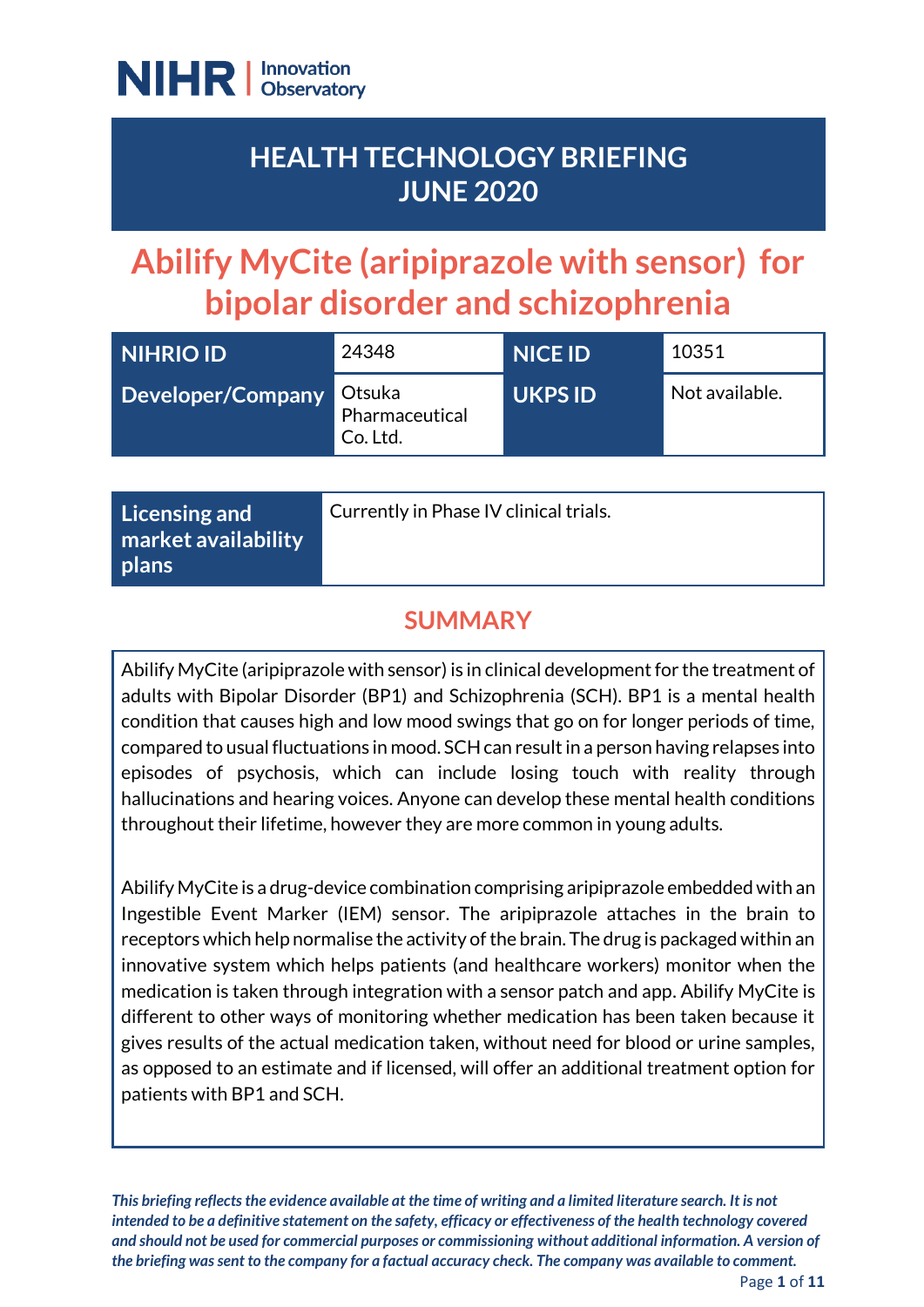## **PROPOSED INDICATION**

Treatment of adults with Bipolar Disorder 1 (BP1) and Schizophrenia (SCH). 1-4

## **TECHNOLOGY**

### **DESCRIPTION**

Abilify MyCite (aripiprazole with sensor) is a drug-device combination product which consists of aripiprazole embedded with an ingestible event marker (IEM), a wearable sensor patch, smartphone app and web portal that accesses encrypted, cloud-based data. The active substance is aripiprazole attaches to the brain to neurotransmitters called dopamine and serotonin (5HT), which are believed to play a role in SCH and BP1. By attaching to these receptors, it is thought that aripiprazole helps normalise the activity of the brain, reducing psychotic or manic symptoms and preventing them from returning.<sup>5</sup> When the aripiprazole tablet enters the stomach the IEM sends a signal to the patch, which then shares this information with the app and subsequently the webportal. The IEM is the size of a grain of sand and indigestible. The app is intended to be used by the patient to assist personal tracking of when the medication has been taken, as well as offering features to log health and wellbeing (e.g. self-reported mood). If the patient gives consent then healthcare providers and carers can use the web-portal to observe the patient's ingestion patterns. 6

Abilify MyCite is currently in phase II and IV clinical development for the treatment of BP1 and SCH. The proposed treatment regimen is Abilify MyCite (aripiprazole dose 5mg, 10mg, 15mg and 30mg)<sup>a</sup> in a single daily dose.<sup>1-4</sup>

### **INNOVATION AND/OR ADVANTAGES**

Patient non-adherence is a concern for healthcare providers because it can result in deterioration of a patient's wellbeing, increasing demand for resources to intervene with decline in health, and wasting medication. <sup>7</sup> Sudden withdrawal of antipsychotic medication can have adverse side-effects, such as (but not limited to) flu-like symptoms, insomnia, nausea and sensory disturbances. <sup>8</sup> Additionally, there can be a mental health relapse, that results in symptoms related to the treated condition, which can lead to reduced recovery, hospitalisation and suicide. $^{9,10}$ 

Abilify MyCitewould add to the methods used for patient adherence monitoring, which include pill counts, technology-assisted monitoring (through containers that electronically log when they have been accessed), pharmacy refill records and biological measurements (presence of a medication within samples such as saliva or urine). <sup>11</sup> The ability to identify when a patient has actually consumed medication, in a minimally invasive way, as opposed to an estimation, would give a more accurate indicator of patient adherence. Research is ongoing to investigate if the use of this technology has any impact on patient adherence. 4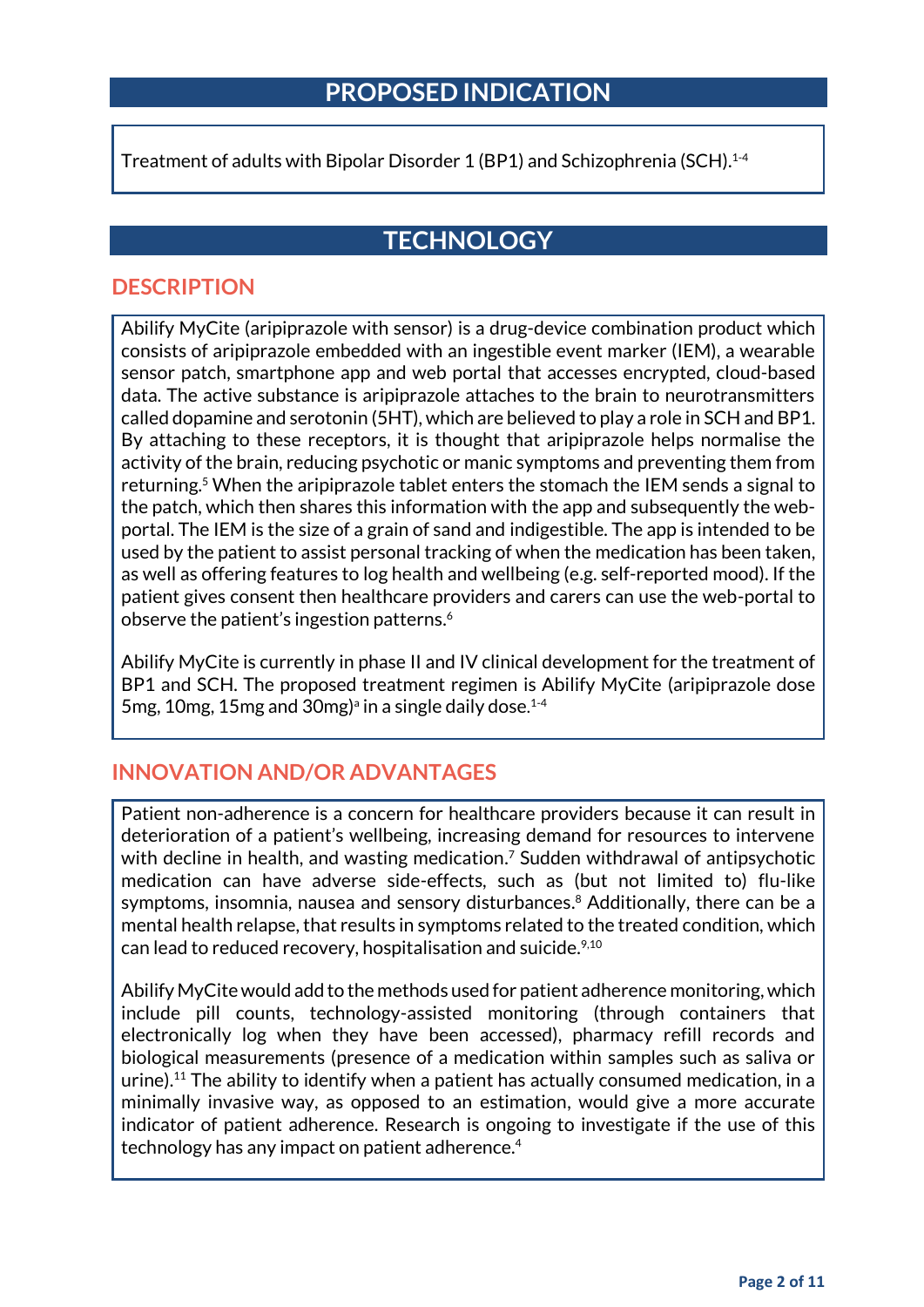### **DEVELOPMENT STATUS AND/OR REGULATORY DESIGNATIONS**

Abilify MyCite does not currently have Marketing Authorisation in the EU/UK for any indication. However, aripiprazole is already licensed in the UK for the schizophrenia and mania.<sup>12</sup>

Aripiprazole is in phase II and phase III clinical development for patients with autistic disorders, Tourette's Syndrome, alcohol use disorder and psychosis for stimulants. 13

### **PATIENT GROUP**

#### **DISEASE BACKGROUND**

#### **Bipolar Disorder**

Patients with BP1 experience changes in mood from one extreme to another; these episodes go between depression (having low mood and lethargy) and mania (being elated or agitated and overactive). BP1 mood swings can last extended periods of time (several weeks or longer). The exact cause of BP1 is unknown, but it is thought a number of physiological and environmental factors can trigger its development. 14

#### **Schizophrenia**

Patients with SCH can experience various psychological symptoms including:<sup>15</sup>

- Hallucinations (hearing and seeing things)
- Delusions (unusual beliefs not based on reality)
- Losing interest in everyday activities
- Not caring about personal hygiene
- People avoidance, even those the patient is close to

While the exact cause of SCH is not known there is evidence to show that multiple factors can influence the chance of a person developing it. Family history of the condition, differences in brain development and environmental triggers, such as stress and drug abuse, can increase the risk of developing SCH.<sup>15</sup>

### **CLINICAL NEED AND BURDEN OF DISEASE**

The estimated UK prevalence of mood disorders (including BP1) in 2010 was nearly four million cases (8.73% of the population). <sup>16</sup> Around 2% of the UK population experience bipolar disorder.17-19 Hospital admissions data for England in 2018-2019 recorded 11,515 finished consulting episodes (FCE) for bipolar affective disorder (ICD-10 code F31), 388,000 FCE bed days and 7,584 hospital admissions.<sup>20</sup>

The chance of developing SCH is about 1 in 100 in the general population.<sup>15,21</sup> In England between 2018-19, the number of FCE for SCH (ICD-10 code F20) were 18,828, with the number of FCE bed days totalling 1,298,502 and the number of hospital admissions were 11,439.<sup>20</sup> Based on 2008 data, the total social and economic cost for schizophrenia and bipolar disorder was estimated to be £3.9 billion and £9.2 billion a year respectively.<sup>17</sup>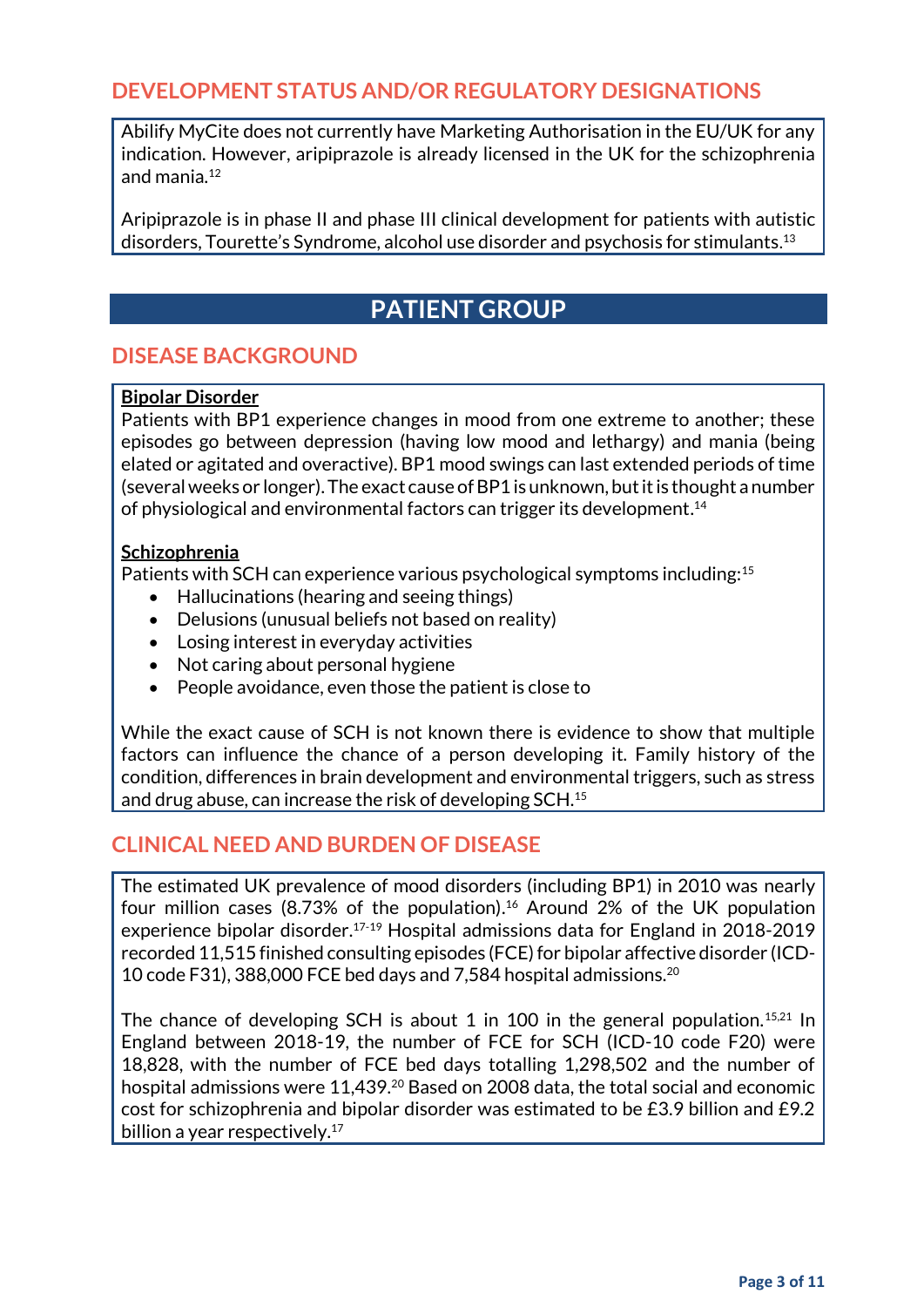# **PATIENT TREATMENT PATHWAY**

### **TREATMENT PATHWAY**

#### **Bipolar Disorder**

Patients who display BP1 symptoms that have lasted four or more days should be referred for a specialist mental health assessment.<sup>22</sup> Once a diagnosis is received, treatments include mood stabilisers, medications to manage the symptoms, psychological interventions (e.g. cognitive behavioural therapy - CBT) and lifestyle advice.14,22

Identifying triggers, with the assistance of a mental health worker, is also useful so that the patient can identify when relapses are more likely to occur and seek appropriate help.<sup>14</sup> Patients and their carer(s) must be involved in treatment decisions so that they are educated about the benefits and risks of these interventions, in order to determine the best treatment to suit them.<sup>22</sup>

#### **Schizophrenia**

Patients with SCH that present to early intervention should receive urgent assessment with the appropriate psychosis services.<sup>15,23</sup> This is to provide a range of pharmacological, psychological, social, occupational or educational interventions in a timely manner. Guidance and support is given throughout treatment and management of the condition.<sup>23</sup>

SCH treatment decisions are guided by community mental health teams (CMHT) that are multidisciplinary and can include social workers, counsellors and psychiatrists. The patient will receive a key worker who is the first point of contact with the CMHT. If an episode is particularly severe then crisis resolution teams help treat the patient, as close to home as possible, to reduce the likelihood of hospitalisation. Treatments include psychological interventions (e.g. CBT) and antipsychotic medication.<sup>15,23</sup>

There is no cure for SCH, however patients can recover from these symptoms, but may have relapses. Treatment aims to manage the associated symptoms and reduce the possibility of relapses, so that a patient may continue with daily life. 15

### **CURRENT TREATMENT OPTIONS**

#### **Bipolar Disorder**

Patients who have developed mania, that are not taking an antipsychotic or mood stabiliser, may be offered one of the following:<sup>24,25</sup>

- Haloperidol
- Olanzapine
- Quetiapine
- Risperidone

Pharmacological options for further symptom management include:<sup>14,24</sup>

- Olanzapine (with or without the combination of fluoxetine)
- **Quetiapine**
- Lamotrigine (if the patient prefers or there is no response to fluoxetine with olanzapine, or quetiapine)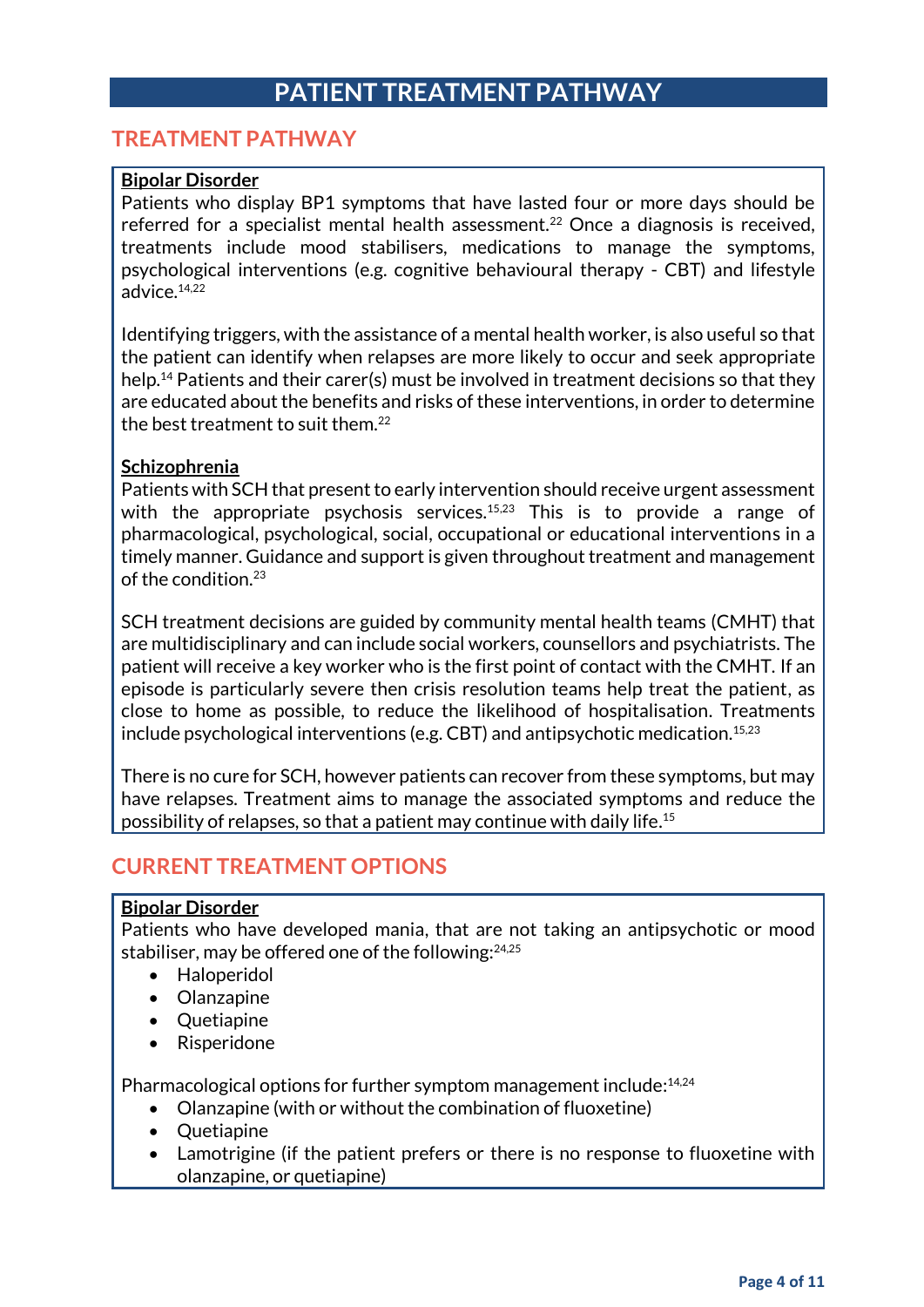- Lithium (as a long-term treatment for BP1)
- Valproate

#### **Schizophrenia**

Patients with SCH may be treated with medication from one of two types of antipsychotics:15,26

- Typical ("older", first generation developed in the 1950s) such as chlorpromazine, flupentixol, haloperidol, levomepromazine, sulpiride and zuclopenthixol
- Atypical ("newer", second generation developed in the 1990s) such as amisulpride, aripiprazole, clozapine, olanzapine, quetiapine and risperidone

### **PLACE OF TECHNOLOGY**

If licensed, Abilify MyCite will offer an additional therapy option for patients with BP1 and SCH.

# **CLINICAL TRIAL SUMMARY INFORMATION**

| <b>Trial</b>        | NCT03568500; A Multicentre, 8-week, Single-arm,<br>Open-label, Pragmatic Trial to Explore Acceptance and<br>Performance of Using a Digital Medicine System With<br>Healthcare Professionals and Adult Subjects With<br>Schizophrenia, Schizoaffective Disorder, or<br><b>First</b><br>Episode Psychosis on an Oral Atypical Antipsychotic<br>(Aripiprazole, Olanzapine, Quetiapine, or Risperidone)<br><b>Phase IV</b><br>Location(s): United Kingdom |
|---------------------|-------------------------------------------------------------------------------------------------------------------------------------------------------------------------------------------------------------------------------------------------------------------------------------------------------------------------------------------------------------------------------------------------------------------------------------------------------|
| <b>Trial design</b> | Non-randomised, open label, parallel assignment.                                                                                                                                                                                                                                                                                                                                                                                                      |
| <b>Population</b>   | n=44 (actual); adults aged 18 to 65; currently prescribed<br>aripiprazole, olanzapine, quetiapine, or risperidone;<br>possession of a smart phone and ability to download and<br>use DMS app; skin on torso free from any dermatological<br>problems.                                                                                                                                                                                                 |
| Intervention(s)     | CoEncapsulated (CoE) antipsychotic,<br>either<br>A<br>aripiprazole, olanzapine, quetiapine or risperidone, a<br>DMS patch and associated smartphone app. The oral<br>tablet dosage were one of the following: <sup>a</sup><br>Aripiprazole (5mg, 10mg or 15mg)<br>Olanzapine (5mg, 10mg or 15mg)<br>Quetiapine (50mg, 100mg or 200mg)<br>Risperidone (1mg, 2mg or 4mg)                                                                                |

**.** 

a Information provided by Otsuka Pharmaceutical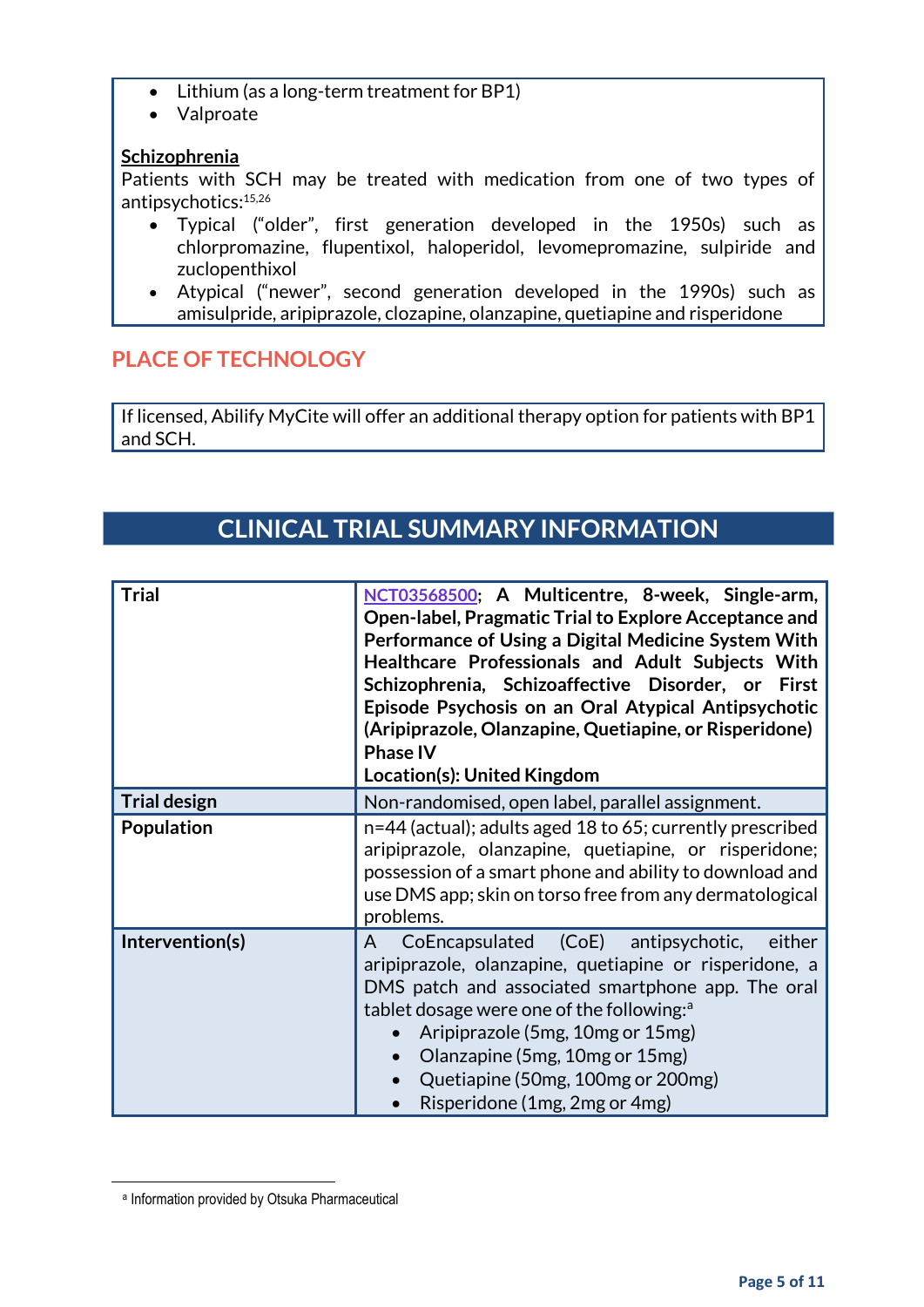|                         | The prescription dose, regime and schedule was<br>determined by health care providers and is independent<br>from the protocol.                                                                                                                                      |
|-------------------------|---------------------------------------------------------------------------------------------------------------------------------------------------------------------------------------------------------------------------------------------------------------------|
| Comparator(s)           | No comparator.                                                                                                                                                                                                                                                      |
| Outcome(s)              | Good patch coverage [Time frame: Up to 8 weeks]: 80%<br>patch data available or Ingestible Sensor Pills (MITs)<br>detected within the 24-hour period for each day while<br>subject is involved with the trial.<br>See trial record for full list of other outcomes. |
| Results (efficacy)      |                                                                                                                                                                                                                                                                     |
| <b>Results (safety)</b> |                                                                                                                                                                                                                                                                     |

| <b>Trial</b>        | NCT03881449; A Multicenter, 52-week, Provider-<br>Randomized, Pragmatic Trial to Assess the Differences<br>in ABILIFY MYCITE - a Digital Medicine System (DMS)<br>Versus Treatment as Usual (TAU) for Adults With<br>Schizophrenia, Bipolar I Disorder, or Major Depression<br>(MDD) Currently Using Aripiprazole<br><b>Phase IV</b><br><b>Location(s): United States</b>                                                                                                                                                                                     |
|---------------------|---------------------------------------------------------------------------------------------------------------------------------------------------------------------------------------------------------------------------------------------------------------------------------------------------------------------------------------------------------------------------------------------------------------------------------------------------------------------------------------------------------------------------------------------------------------|
| <b>Trial design</b> | Randomised, open label, parallel assignment.                                                                                                                                                                                                                                                                                                                                                                                                                                                                                                                  |
| <b>Population</b>   | n=300 (planned); adults aged 18 and over; primary<br>diagnosis of SCH, BP1 or MDD; patients have an active<br>prescription for oral aripiprazole.                                                                                                                                                                                                                                                                                                                                                                                                             |
| Intervention(s)     | Combination of oral aripiprazole with IEM embedded,<br>detector patch and smartphone app used for three<br>months. All FDA approved doses were made available,<br>which are the following: 2mg, 5mg, 10mg, 15mg, 20mg<br>and 30mg. <b>b</b> After three months the patient, under<br>instruction of their physician, may continue using the<br>products for an additional nine months (total treatment<br>period may not exceed 12 months). All treatment<br>medication decisions will be made by the healthcare<br>professionals (HCPs) and not by protocol. |
| Comparator(s)       | Treatment as usual (TUA) patients taking aripiprazole<br>according to current treatment plan as advised by their<br>physician.                                                                                                                                                                                                                                                                                                                                                                                                                                |
| Outcome(s)          | Aripiprazole refills [Time frame: 6 months]: Aripiprazole<br>refill as operationalized as a continuous measure of the<br>number of days covered over the baseline to 6-month<br>period.<br>See trial record for full list of other outcomes.                                                                                                                                                                                                                                                                                                                  |

b Information provided by Otsuka Pharmaceutical

**.**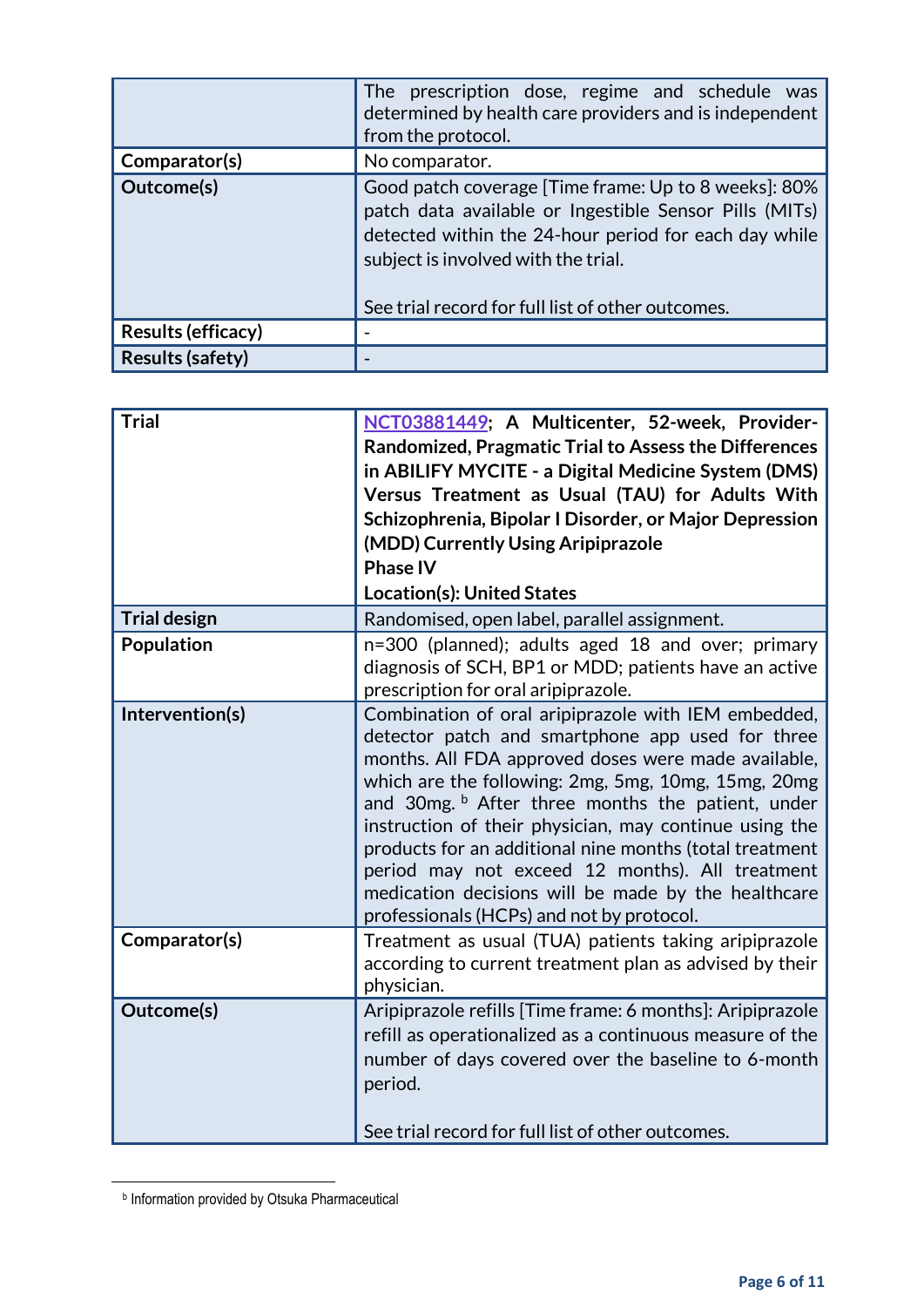| <b>Results (efficacy)</b> | $\overline{\phantom{0}}$ |
|---------------------------|--------------------------|
| <b>Results (safety)</b>   | $\overline{\phantom{0}}$ |

| <b>Trial</b>              | NCT02219009; A Multicenter, 8-week, Open-label<br>Study to Assess Usability of the Medical Information<br>Device #1 (MIND1) System in Adult Subjects With<br>Schizophrenia<br>Who Are Treated<br>With<br>Oral<br>Aripiprazole<br><b>Phase II</b><br><b>Location(s): United States</b>                                                                                                                                                                                                                                       |
|---------------------------|-----------------------------------------------------------------------------------------------------------------------------------------------------------------------------------------------------------------------------------------------------------------------------------------------------------------------------------------------------------------------------------------------------------------------------------------------------------------------------------------------------------------------------|
| <b>Trial design</b>       | Multicentre, open label, single group assignment.                                                                                                                                                                                                                                                                                                                                                                                                                                                                           |
| Population                | n=67; adults aged 18 to 65; primary diagnosis of SCH;<br>currently prescribed oral aripiprazole for SCH; must<br>have the capacity to utilize technology interfaces; skin on<br>torso free from any dermatological problems.                                                                                                                                                                                                                                                                                                |
| Intervention(s)           | Oral aripiprazole, embedded with an IEM, on the<br>following once-daily doses (10, 15, 20, or 30mg) during<br>an eight-week period.                                                                                                                                                                                                                                                                                                                                                                                         |
| Comparator(s)             | No comparator.                                                                                                                                                                                                                                                                                                                                                                                                                                                                                                              |
| Outcome(s)                | Proportion of participants who were able to pair and<br>apply a patch independently (and successfully) by the<br>end of the week-eight study visit (or early termination, if<br>applicable), as defined by a score of 91 to 100 on the<br>Subject Ability to Use System Scale<br><b>Healthcare</b><br>Professional<br>(SAUSS-<br>Version<br>HCP) [Time frame: baseline to week 8]<br>See trial record for full list of other outcomes.                                                                                      |
| <b>Results (efficacy)</b> | By the end of week 8 or early termination, 82.1% (55/67)<br>replaced the wearable<br>patients had<br>of<br>sensor<br>independently or with minimal assistance, based on HCP<br>rating. The patients used the wearable sensor for a mean<br>(SD) of 70.7% (24.7%) and a median of 77.8% of their<br>time in the trial. The patients contacted a call centre most<br>frequently at week 1. At the last visit, 78% (47/60) of<br>patients were somewhat satisfied/satisfied/extremely<br>satisfied with the DMS. <sup>27</sup> |
| <b>Results (safety)</b>   | In general, all reported treatment-emergent adverse<br>events (TEAEs) were consistent with the known safety<br>profile of aripiprazole. <sup>27</sup>                                                                                                                                                                                                                                                                                                                                                                       |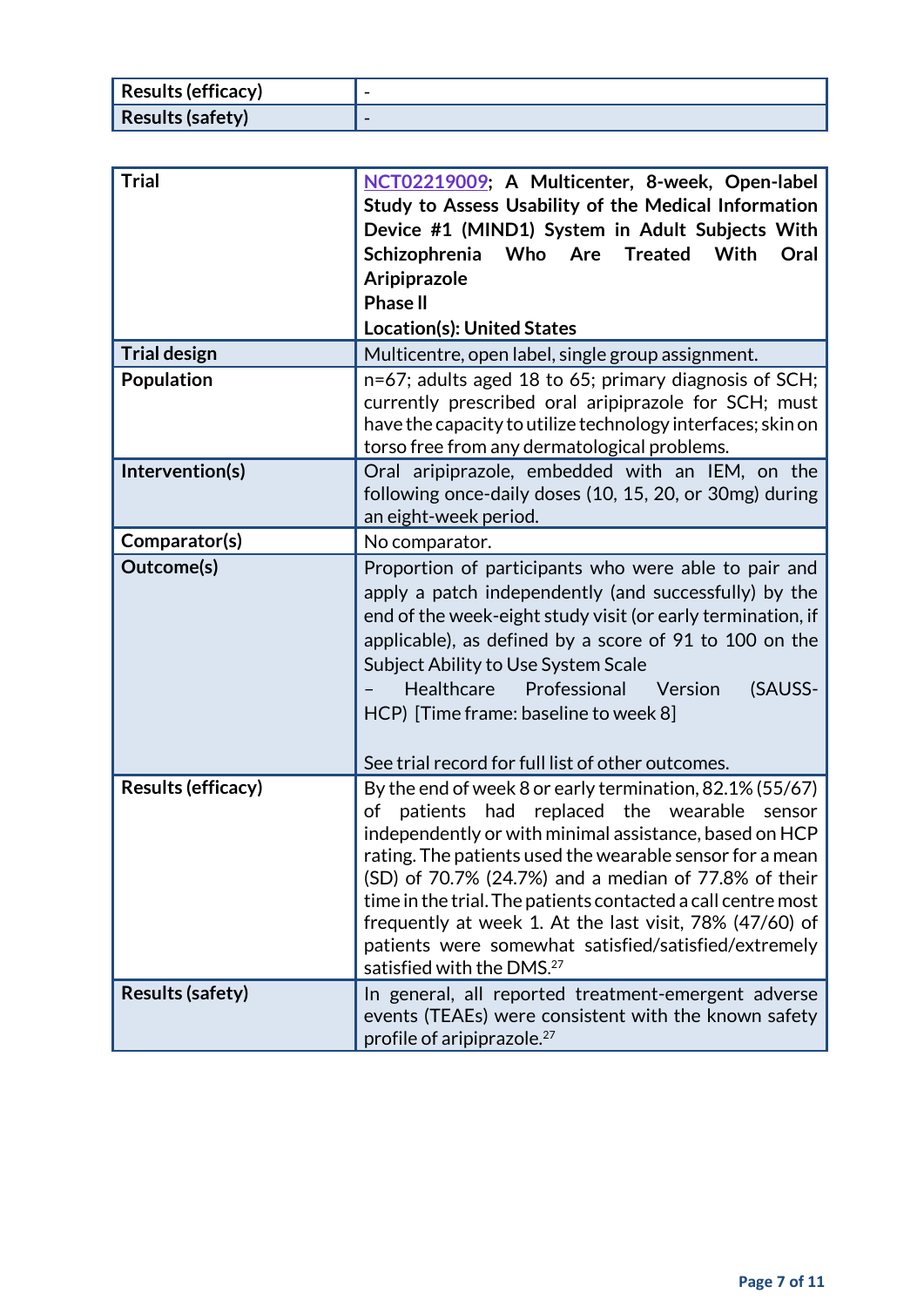| <b>Trial</b>              | NCT02722967; A Multicenter, 8-week, Open-label,<br>Exploratory<br>the<br>Single-Arm<br>Trial<br>to<br><b>Assess</b><br>Functionality of an Integrated Call Center for the<br>Digital Medicine System (DMS) by Adult Subjects with<br>Schizophrenia, Major Depressive Disorder, or Bipolar 1<br><b>Disorder Treated With Oral Aripiprazole</b><br><b>Phase II</b><br><b>Location(s): United States</b>                                                                                                                                                          |
|---------------------------|----------------------------------------------------------------------------------------------------------------------------------------------------------------------------------------------------------------------------------------------------------------------------------------------------------------------------------------------------------------------------------------------------------------------------------------------------------------------------------------------------------------------------------------------------------------|
| <b>Trial design</b>       | Open label, single group assignment.                                                                                                                                                                                                                                                                                                                                                                                                                                                                                                                           |
| Population                | n=49; adults aged 18 to 65; primary diagnosis of SCH,<br>MDD, or BP1; must be able to swallow tablets; currently<br>taking a stable daily dose of oral aripiprazole; must have<br>the capacity to utilise the technology; skin in area of<br>patch application must be free of any skin disorders or<br>dermatological problems.                                                                                                                                                                                                                               |
| Intervention(s)           | Oral aripiprazole (doses between 2mg to 30mg) with an<br>IEM, in a single daily dose for the duration of the trial.                                                                                                                                                                                                                                                                                                                                                                                                                                            |
| Comparator(s)             | No comparator.                                                                                                                                                                                                                                                                                                                                                                                                                                                                                                                                                 |
| Outcome(s)                | Assessment of the functionality of an integrated call<br>centre for DMS by adult subjects with SCH, MDD, or BP1<br>who<br>treated<br>with<br>oral<br>Aripiprazole<br>were<br>[time frame: from baseline up to week 9]: measured by<br>the number of patients in trial who made (inbound) or<br>received (outbound) calls.                                                                                                                                                                                                                                      |
| <b>Results (efficacy)</b> | All enrolled patients (n=49) used the DMS. For a duration<br>of 8 weeks, 136 calls were made by patients, and a<br>comparable<br>160 calls were made to patients,<br>demonstrating interactive communication. The mean<br>(SD) number of calls made by patients was 2.8 (3.5).<br>Approximately half of the inbound calls made by patients<br>occurred during the first 2 weeks and were software<br>application- or patch-related. Mean ingestion adherence<br>was 88.6%, and corresponding good patch wear occurred<br>on 80.1% of study days. <sup>28</sup> |
| <b>Results (safety)</b>   | No new safety signals beyond what has been previously<br>reported. <sup>28</sup>                                                                                                                                                                                                                                                                                                                                                                                                                                                                               |

# **ESTIMATED COST**

The cost of Abilify MyCite is not yet known.

Aripiprazole is already marketed in the UK (in 5mg- 30mg tablets). Twenty-eight tablets cost in the range of £1.12 to £192.08.<sup>29</sup>  $\overline{a}$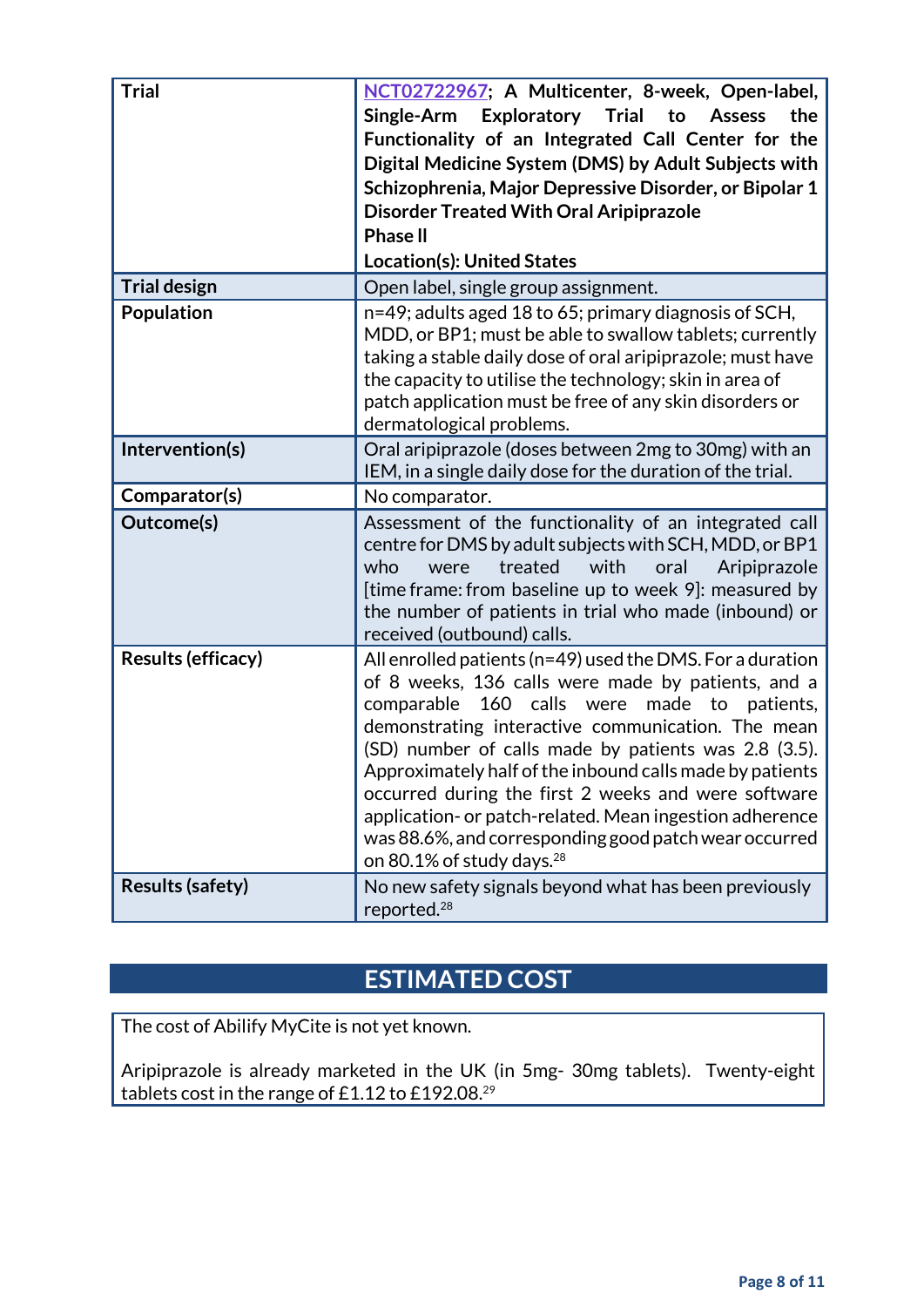# **RELEVANT GUIDANCE**

### **NICE GUIDANCE**

#### **Bipolar Disorder**

- NICE clinical guideline. Bipolar disorder: assessment and management (CG185). February 2020
- NICE quality standard. Bipolar disorder in adults (QS95). July 2015

#### **Schizophrenia**

- NICE technology appraisal. Guidance on the use of electroconvulsive therapy (TA59). October 2009
- NICE clinical guidance. Psychosis and schizophrenia in adults: prevention and management (CG178). February 2014
- NICE guideline in development. Rehabilitation in adults with complex psychosis and related severe mental health conditions. Expected publication date: TBC
- NICE quality standard. Psychosis and schizophrenia in adults (QS80). February 2015

### **NHS ENGLAND (POLICY/COMMISSIONING) GUIDANCE**

- NHS England. Mental Health Implementation Plan 2019/20 2023/24. Publishing Approval Reference: 000830. July 2019
- NHS England. Implementing the Five Year Forward View for Mental Health. Gateway Reference: 05574. July 2016
- NHS England. Implementing the Early Intervention in Psychosis Access and Waiting Time Standard: Guidance. Gateway Reference: 04294. April 2016

### **OTHER GUIDANCE**

# **ADDITIONAL INFORMATION**

Otsuka Pharmaceutical Co. Ltd. did not enter information about this technology onto the UK PharmaScan database; the primary source of information for UK horizon scanning organisations on new medicines in development. As a result, the NIHR Innovation Observatory has had to obtain data from other sources. UK PharmaScan is an essential tool to support effective NHS forward planning; allowing more effective decision making and faster uptake of innovative new medicines for patients who could benefit. We urge pharmaceutical companies to use UK PharmaScan so that we can be assured of up-to-date, accurate and comprehensive information on new medicines.

# **REFERENCES**

1 Clinicaltrials.gov. *A Multicenter, 8-week, Open-label Study to Assess Usability of the Medical Information Device #1 (MIND1) System in Adult Subjects With Schizophrenia Who Are Treated With*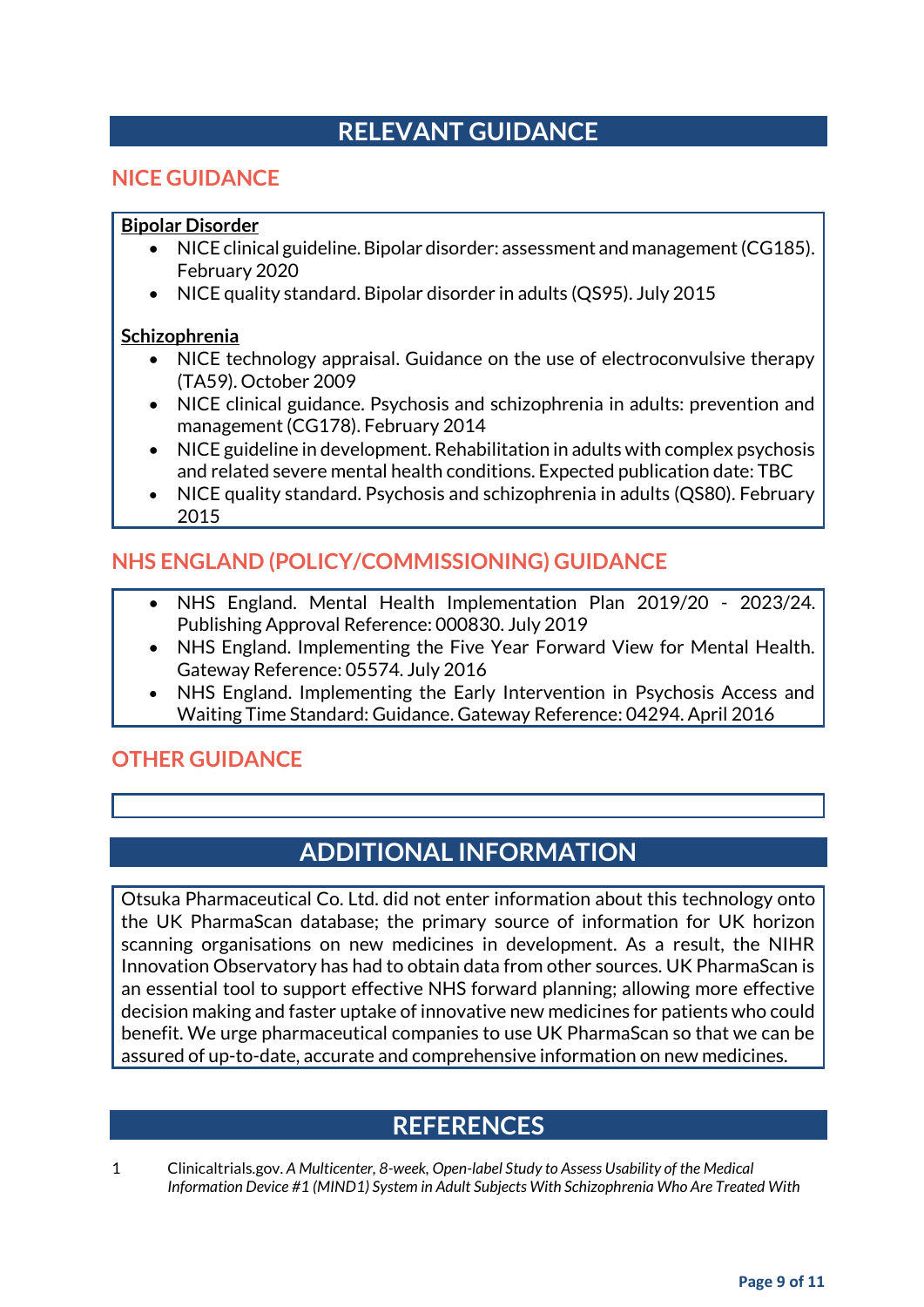*Oral Aripiprazole*. *Trial ID: NCT02219009*. 2014. Status: Completed. Available from: <https://clinicaltrials.gov/ct2/show/NCT02219009> [Accessed 23 April 2020].

- 2 Clinicaltrials.gov. *A Multicenter, 8-week, Open-label, Single-Arm Exploratory Trial to Assess the Functionality of an Integrated Call Center for the Digital Medicine System by Adult Subjects With Schizophrenia, Major Depressive Disorder, or Bipolar 1 Treated With Oral Aripiprazole*. *Trial ID: NCT02722967*. 2016. Status: Completed. Available from: <https://clinicaltrials.gov/ct2/show/NCT02722967> [Accessed 23 April 2020].
- 3 Clinicaltrials.gov. *A Multicentre, 8-week, Single-arm, Open-label, Pragmatic Trial to Explore Acceptance and Performance of Using a Digital Medicine System With Healthcare Professionals and Adult Subjects With Schizophrenia, Schizoaffective Disorder, or First Episode Psychosis on an Oral Atypical Antipsychotic (Aripiprazole, Olanzapine, Quetiapine, or Risperidone)*. *Trial ID: NCT03568500*. 2018. Status: Active, not recruiting. Available from[: https://clinicaltrials.gov/ct2/show/NCT03568500](https://clinicaltrials.gov/ct2/show/NCT03568500) [Accessed 23 Apr 2020].
- 4 Clinicaltrials.gov. *A Multicenter, 52-week, Provider- Randomized, Pragmatic Trial to Assess the Differences in ABILIFY MYCITE - a Digital Medicine System (DMS) Versus Treatment as Usual (TAU) for Adults With Schizophrenia, Bipolar I Disorder, or Major Depression Currently Using Aripiprazole*. *Trial ID: NCT03881449*. 2019. Status: Recruiting. Available from:
	- <https://clinicaltrials.gov/ct2/show/NCT03881449> [Accessed 23 April 2020].
- 5 European Medicines Agency (EMA). *Abilify.* 2020. Available from:
- <https://www.ema.europa.eu/en/medicines/human/EPAR/abilify> [Accessed 15 May 2020]. 6 Otsuka America Pharmaceutical, Inc. *Prescribing Information - Abilify Mycite.* 2020. Available from: <https://www.otsuka-us.com/media/static/ABILIFY-MYCITE-PI.pdf> [Accessed 23 April 2020].
- 7 Hartung D, Low A, Jindai K, Mansoor D, Judge M, Mendelson A, et al. Interventions to Improve Pharmacological Adherence Among Adults With Psychotic Spectrum Disorders and Bipolar Disorder: A Systematic Review. *Psychosomatics*. 2017;58(2):101-12. Available from: [https://doi.org/10.1016/j.psym.2016.09.009.](https://doi.org/10.1016/j.psym.2016.09.009)
- 8 Mind. Antipsychotics. Available from: [https://www.mind.org.uk/information-support/drugs-and](https://www.mind.org.uk/information-support/drugs-and-treatments/antipsychotics/coming-off-antipsychotics/)[treatments/antipsychotics/coming-off-antipsychotics/](https://www.mind.org.uk/information-support/drugs-and-treatments/antipsychotics/coming-off-antipsychotics/) [Accessed 01 June 2020].
- 9 Haddad P, Brain C, Scott J. Nonadherence With Antipsychotic Medication in Schizophrenia: Challenges and Management Strategies. *Patient Related Outcome Measures*. 2014 Jun;23(5):43- 62. Available from: [https://pubmed.ncbi.nlm.nih.gov/25061342/.](https://pubmed.ncbi.nlm.nih.gov/25061342/)
- 10 Jawad I, Watson S, Haddad P, Talbot P, McAllister-Williams H. Medication nonadherence in bipolar disorder: a narrative review. *Therapeutic Advances in Psychopharmacology*. 2018;8(12):349- 63. Available from: [https://doi.org/10.1177/2045125318804364.](https://doi.org/10.1177/2045125318804364)
- 11 Sajatovic M, Velligan DI, Weiden PJ, Valenstein MA, Ogedegbe G. Measurement of psychiatric treatment adherence. *Journal of Psychosomatic Research*. 2009;69(6):591-9. Available from: <https://doi.org/10.1016/j.jpsychores.2009.05.007>
- 12 British National Formulary (BNF). *Aripiprazole.* 2020. Available from: <https://bnf.nice.org.uk/drug/aripiprazole.html> [Accessed 23 April 2020].
- 13 Clinicaltrials.gov. *Aripiprazole Clinical Trials.* Available from: [https://clinicaltrials.gov/ct2/results?term=Aripiprazole&recrs=b&recrs=a&recrs=f&recrs=d&age](https://clinicaltrials.gov/ct2/results?term=Aripiprazole&recrs=b&recrs=a&recrs=f&recrs=d&age_v=&gndr=&type=&rslt=&phase=1&phase=2&Search=Apply) v=&gndr=&type=&rslt=&phase=1&phase=2&Search=Apply [Accessed 17 Jun 2020].
- 14 NHS. *Bipolar Disorder information.* 2019. Available from[: https://www.nhs.uk/conditions/bipolar](https://www.nhs.uk/conditions/bipolar-disorder/)[disorder/](https://www.nhs.uk/conditions/bipolar-disorder/) [Accessed 29 April 2020].
- 15 NHS. *Schizophrenia information.* 2019. Available from: <https://www.nhs.uk/conditions/schizophrenia/> [Accessed 29 April 2020].
- 16 Fineberg N, Haddad P, Carpenter L, Gannon B, Sharpe R, Young A, et al. The size, burden and cost of disorders of the brain in the UK. *Journal of Psychopharmacology,*. 2013;27(9):761-70. Available from[: https://www.ncbi.nlm.nih.gov/pmc/articles/PMC3778981/.](https://www.ncbi.nlm.nih.gov/pmc/articles/PMC3778981/)
- 17 Mental Health Foundation. *Fundamental Facts About Mental Health.* 2016. Available from: [https://www.mentalhealth.org.uk/sites/default/files/fundamental-facts-about-mental-health-](https://www.mentalhealth.org.uk/sites/default/files/fundamental-facts-about-mental-health-2016.pdf)[2016.pdf](https://www.mentalhealth.org.uk/sites/default/files/fundamental-facts-about-mental-health-2016.pdf) [Accessed 14 May 2020].
- 18 Bipolar UK. *Bipolar - The Facts.* Available from:<https://www.bipolaruk.org/faqs/bipolar-the-facts> [Accessed 14 May 2020].
- 19 House of Commons Library. *Mental health statistics for England: prevalence, services and funding* (*6988)*. Last Update Date: 23 January 2020. Available from: <https://researchbriefings.parliament.uk/ResearchBriefing/Summary/SN06988> [Accessed 01 May 2020].